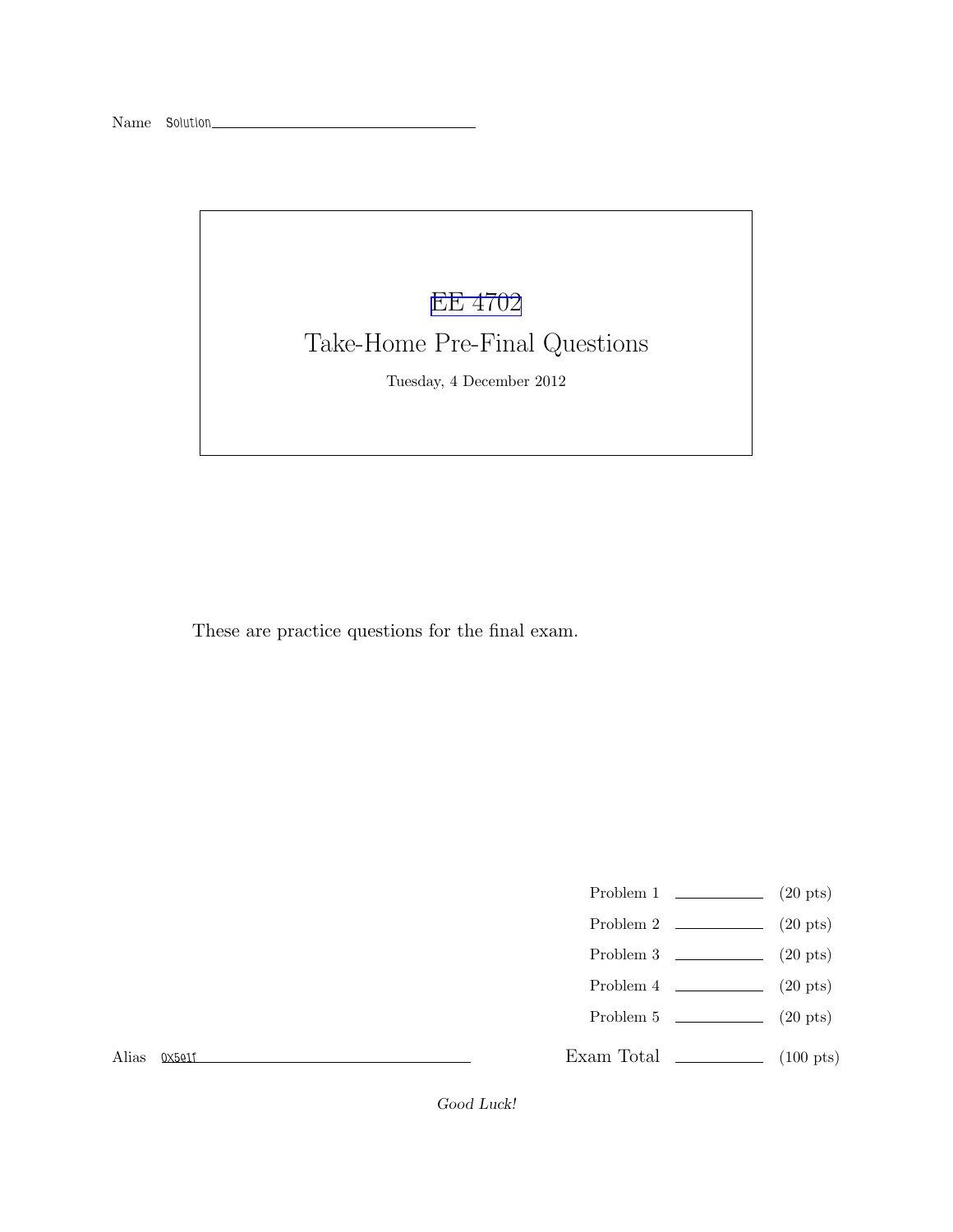Problem 1: [20 pts]The advantage of an OpenGL triangle strip over individual triangles is that vertices shared by multiple triangles only need to be specified once.

(*a*) Why is the code below not a good example?

```
for ( int i=0; i<1000; i++ )
 {
   glBegin(GL_TRIANGLE_STRIP);
   glNormal3fv(normal[i]); glVertex3fv(v0[i]);
    glNormal3fv(normal[i]); glVertex3fv(v1[i]);
   glNormal3fv(normal[i]); glVertex3fv(v2[i]);
   glEnd();
 }
```
*The advantage of a triangle strip is that the work performed by the vertex shader on one vertex can be used for up to three triangles (the triangles that share the vertex). Since the code above only renders one triangle the benefit is not realized. That is, the vertex shader runs three times, once for each vertex. That's the same number of times as if individual triangles were used.*

(*b*) Explain the impact of the proper use of triangle strips on each of the items below. For one of the items below the answer should consider two cases, when a buffer object is being used and when it is not being used. Remember, for this part assume that triangle strips are being used properly.

• Total communication bandwidth.

*Case 1: Without using a buffer object for vertex data (vertices, normals, etc.). A triangle strip reduces CPU/GPU communication by a factor of 3 for each rendering pass. We can assume there are many rendering passes so the factor of 3 should have a bit impact.*

*Case 2: Using a buffer object for vertex data. Since a buffer object is used the vertex data will be sent from the CPU to the GPU only once. The communication bandwidth will be reduced by a factor of 3 when it is sent but the overall impact should be much smaller since we are sending the vertices just once rather than once for each rendering pass.*

• Total vertex shader execution time.

*Reduced by a factor of 3.*

• Total fragment shader execution time.

*There is no difference between triangle strips and individual triangles in stages after the vertex shader, which includes the fragment shader. So the impact on the fragment shader is none.*

(*c*) A triangle strip is well suited for situations in which triangles are approximating a smooth surface (such as the surface of a sphere). It is less well suited for surfaces that really are composed of triangles. Explain why. *Hint: Consider colors and normals.*

*Consider a situation in which one would like to render triangles that form a strip but are not on the same plane. In this case the geometric normal for each triangle is different, and we would like to use this normal. However, a normal is specified for a vertex, so all triangles sharing the vertex must get the same normal.*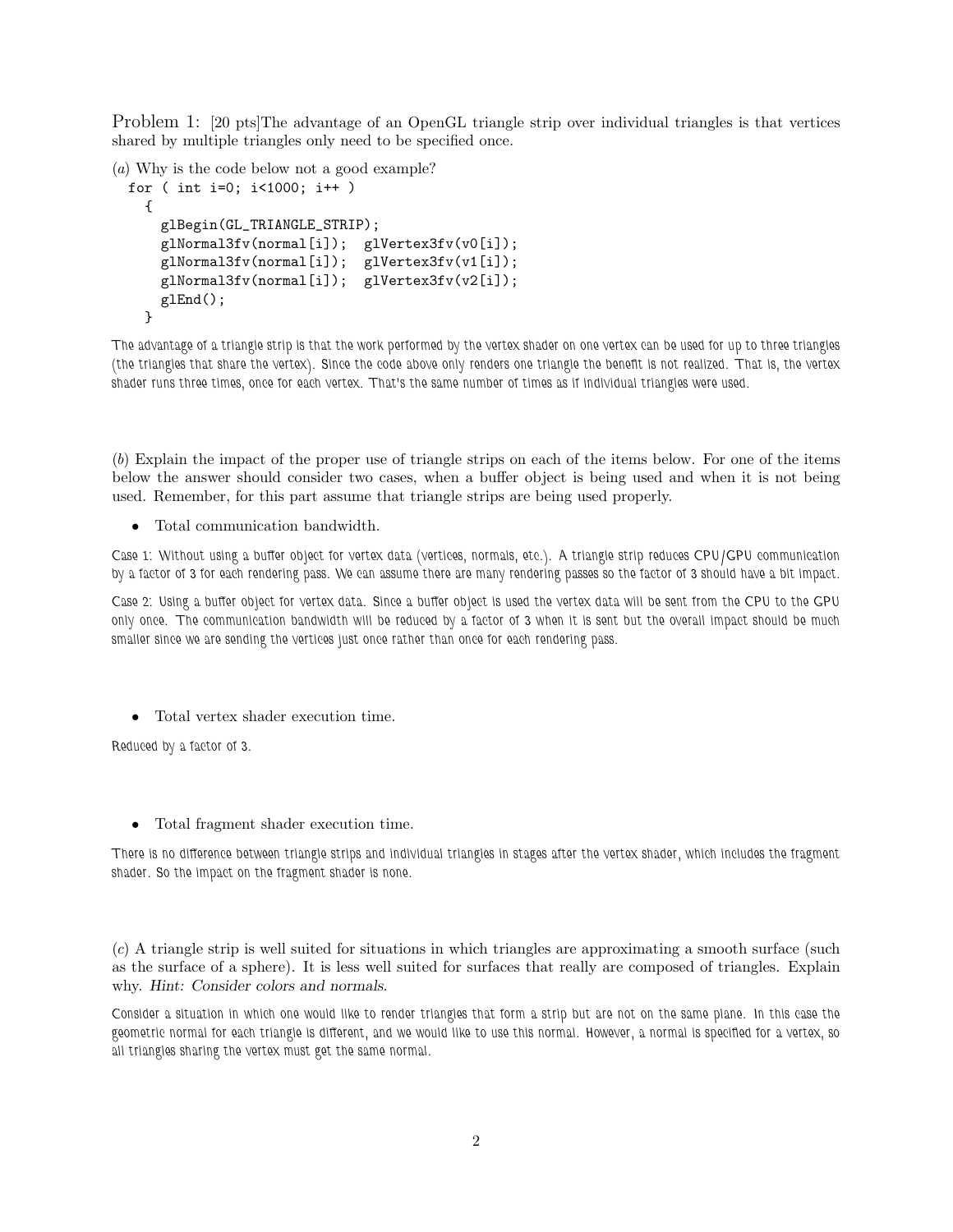Problem 2: [20 pts]Assume that the lighted color of a triangle depends on conditions at its centroid (a point equidistant from its three vertices), including light and viewer location. Though computed for the center, this same lighted color would be used for all fragments.

(*a*) Which would be the most appropriate shader to compute this color: vertex, geometry, or fragment? Explain.

*Geometry. The shader is called once per triangle and has access to all vertices. It will be able to compute the centroid, compute the lighted color, and use that color for each vertex.*

(*b*) Regardless of your answer above, explain how a vertex shader could be used to compute the centroid (a first step in computing the color). This will require some extra help from the CPU, but the burden of computation should be on the shader. (*Note: the challenge here is getting the vertex locations.*)

*For the vertex shader to compute the centroid it needs to know the other two vertices. The CPU would have to send along that information, by defining additional attributes for the vertex. (Or by borrowing unused attributes such as texture coordinates for texture units that are not in use.) The CPU could also compute the centroid and send that information, but that would not be shifting the burden of computation to the shader.*

(*c*) Shown below are three possible declarations for the output of the shader that computes the triangle's lighted color. Each of these will produce the desired result. But one is clearly best, and one is clearly worst. Identify the best and worst to use and explain why for each.

flat out vec3 tri\_color; smooth out vec3 tri\_color; noperspective out vec3 tri\_color;

*Since the color is the same over all fragments the lighted color computed by the vertex shader should be delivered unchanged to each fragment shader invocation. That is what the* flat *declaration does. The* noperspective *performs a linear interpolation, and* smooth *performs a perspective-correct interpolation. The* noperspective *is by far the most computationally expensive so it is the worst to use.*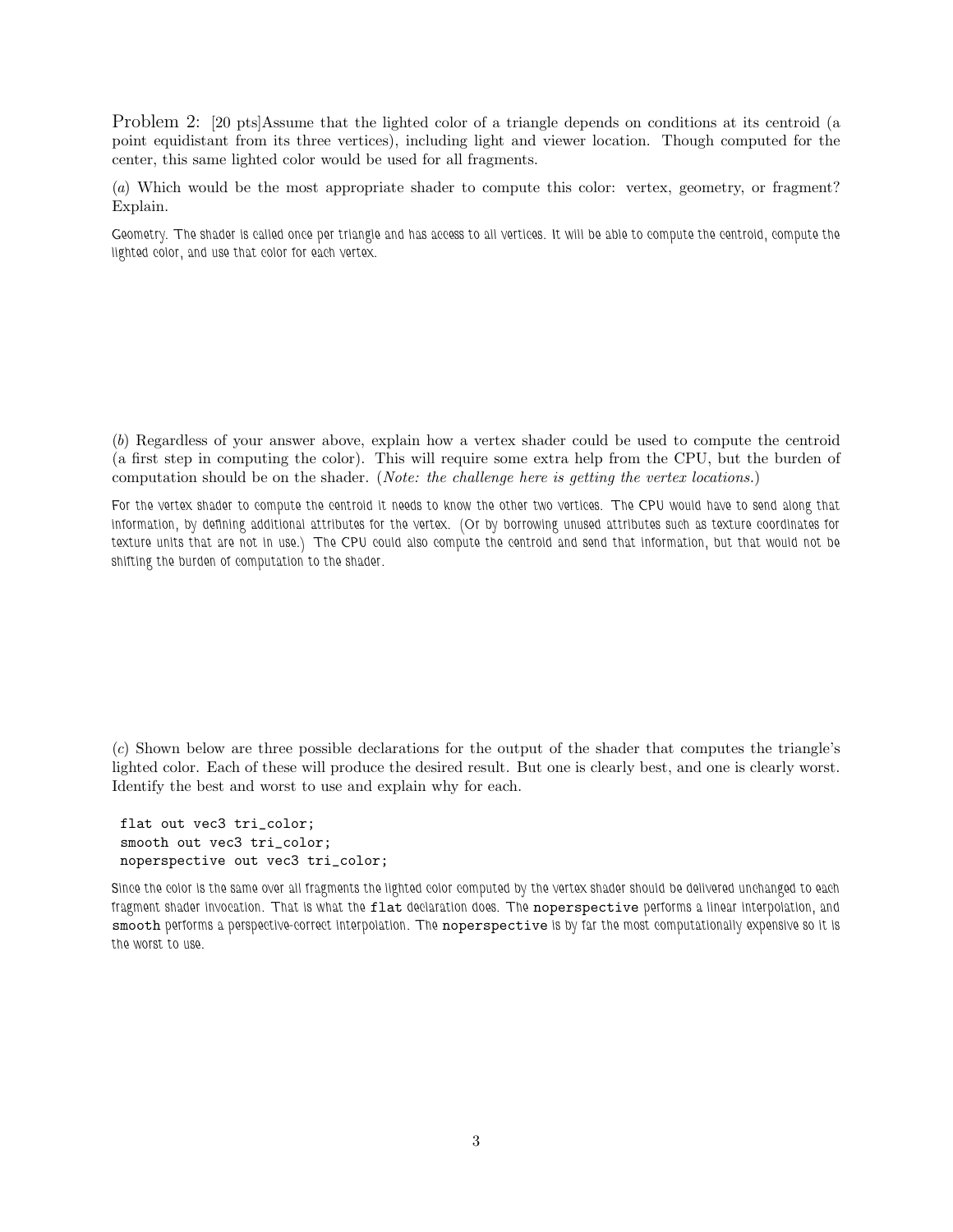Problem 3: [20 pts]Suppose an NVIDIA GPU of compute capability 2.0 has 8 multiprocessors. Each multiprocessor has 32 cores, but a single warp can use only 16 cores (it takes two different warps to keep all 32 cores in a multiprocessor busy).

The GPU is to be used to add two arrays element-wise. Suppose that the number of array elements is  $2^{24}$ .

Let  $t_1$  denote the amount of time it takes one thread (yes, just one) to perform the entire calculation on the GPU. The kernel code is shown below:

```
__device__ void prob(int array_size) {
  int tid = threadIdx.x + blockIdx.x * blockDim.x;
  for ( int i=tid; i<array_size; i += num_threads )
   result[i] = a[i] + b[i];}
```
(*a*) Compute the amount of time it would take to perform the computation for each of the following launch configurations, and explain why they are the same or different (whichever the case applies):

One block of 16 threads.

Execution time is  $t_1/16$ .

Two blocks of 8 threads each.

Execution time is  $t_1/16$ .

Explain why same or different.

*The total number of threads is 16 in both cases. The one-block configuration would run on one multiprocessor and would be able to use 16 cores, the two-block configuration would run on two multiprocessors and would be able to make use of 8 cores each, for a total of 16.*

*Since there are enough cores for all threads none of the threads will have to wait for a core (that is occupied by another thread), and so the rate of computation for each thread will be the same as the rate of computation in the one-thread case. Since work is divided evenly between threads, the execution time in both cases will be*  $t_1/16$ *.* 

(*b*) Estimate (an exact answer isn't possible) the amount of time it would take to perform the computation for each of the following launch configurations and explain why they are the same or different (whichever the case applies):

One block of 1024 threads.

*Lets assume that 256 threads are enough to keep all of the cores in a multiprocessor busy. Then there would be no difference in performance in configurations from 256 to 1024 threads per block. Then the time is*  $t_1/256$ *.* 

Two blocks of 512 threads each.

*Again lets assume that 256 threads are sufficient to keep all cores in a multiprocessor busy. However, since there are two blocks two* multiprocessors will be used and so the time will be based on 512 threads, so the execution time is  $t_1/512$ *.* 



Explain why same or different.

*The times are different because with just one block the threads all must run on one multiprocessor, with two blocks they can run on two and so have access to the same number of CUDA cores.*

(*c*) Explain how higher memory latency would increase the number of threads needed for good performance.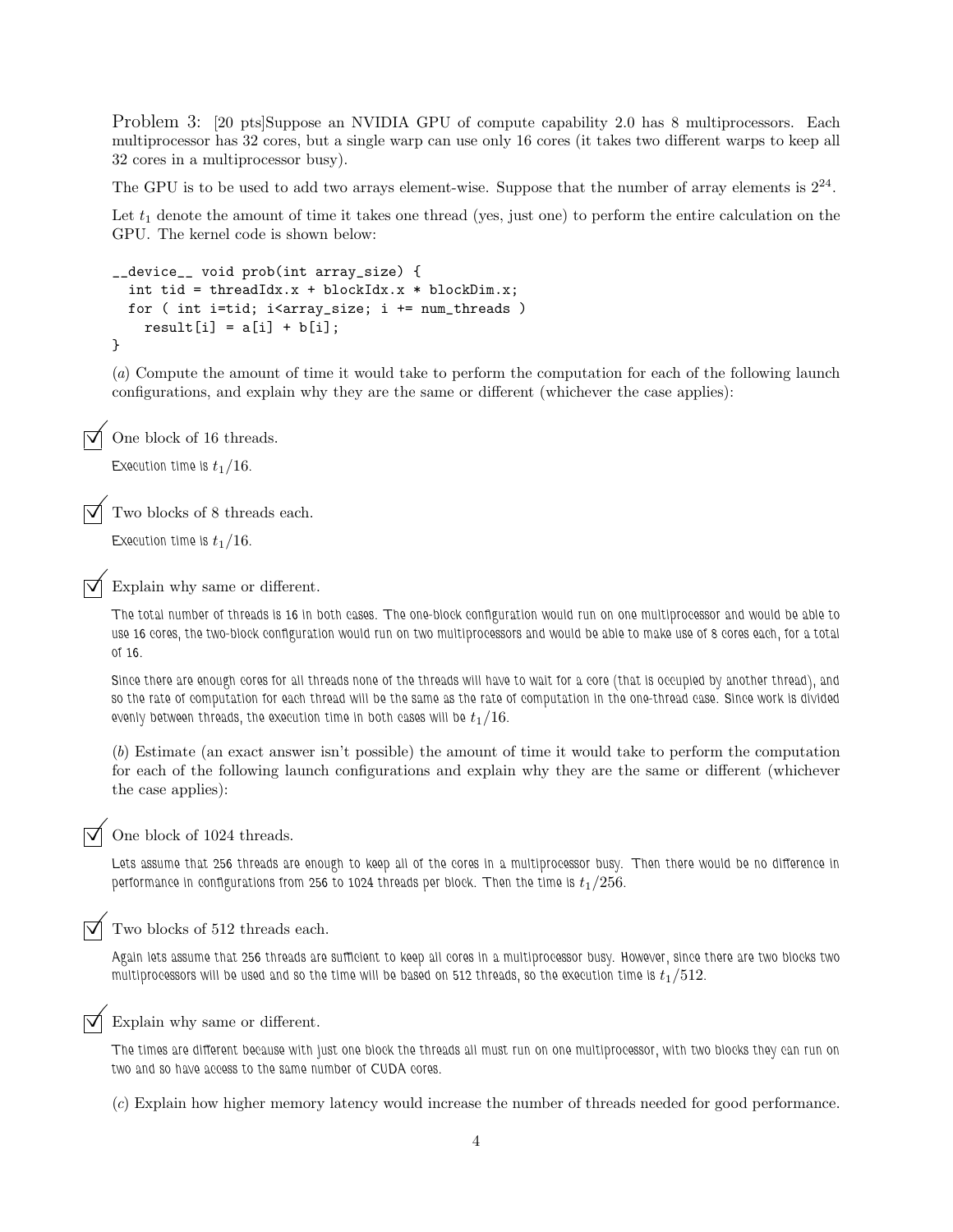*Memory latency is the amount of time needed to retrieve data from global memory (assuming a cache miss). A thread that need data loaded from global memory must wait (and do nothing) until it arrives. While one thread waits another can execute, so having more threads means that more threads can fill this role (executing while another thread is waiting). The longer the latency the more threads that are needed.*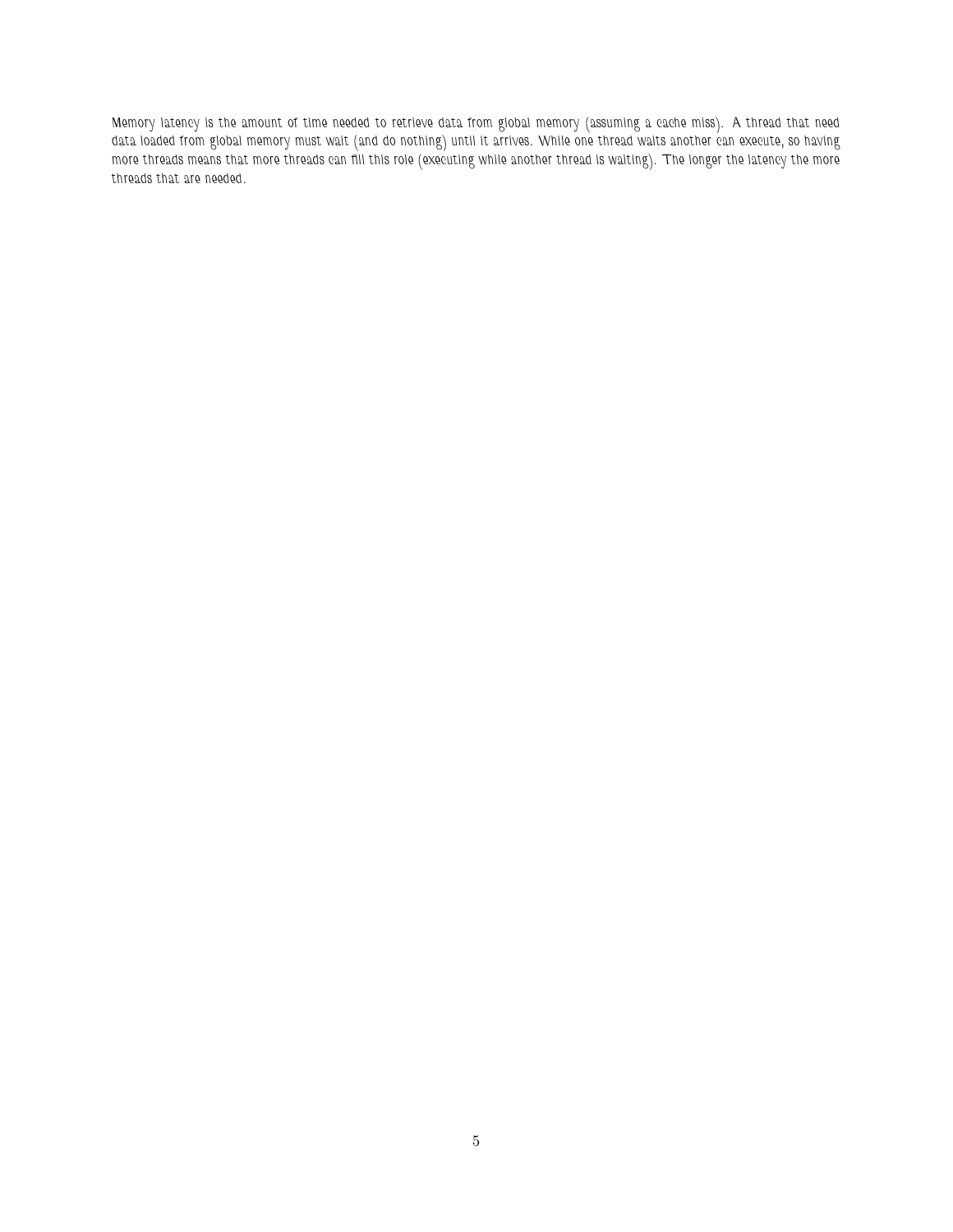Problem 4: [20 pts]Consider the CUDA code below in which two alternatives are shown: putting a balls array in shared memory or in global memory. Assume the code runs on GPUs of compute capability 2.0 (though the answers could apply to 1.0 through 2.5).

(*a*) Explain why the Option 1 (shared memory) code below will run slowly. Fix the problem making as few changes as possible.

```
struct Ball {
 float3 position; float3 velocity;
 float radius; float mass; };
__shared__ Ball balls[256]; // Option 1 - Shared memory.
__device__ void
update(float deltat)
{
  int start = threadIdx.x * balls_per_thread;
 int stop = start + balls_per_thread;
 for ( int i=start; i<stop; i++ )
   balls[i].position += deltat * balls[i].velocity;
}
```
*The code suffers from shared memory bank conflicts.*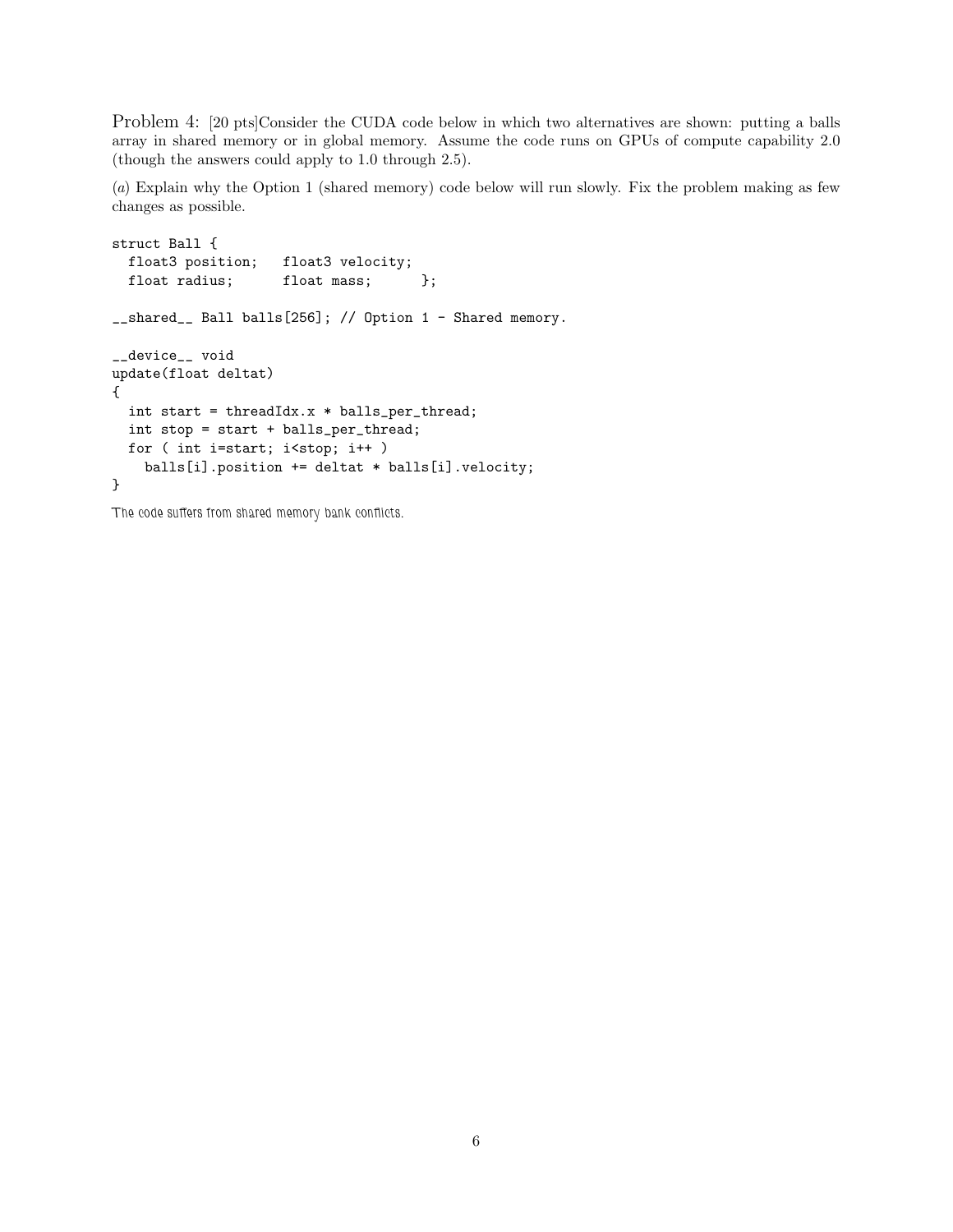(*b*) Explain why the Option 2 code below (using global memory) will run slowly. Fix the problems making as few changes as possible. (There are two major things to be fixed.)

```
struct Ball {
 float3 position; float3 velocity;
 float radius; float mass; };
Ball* balls; // Option 2 - Global memory.
__device__ void
update(float deltat)
{
 int start = ( threadIdx.x + blockIdx.x * blockDim.x ) * balls_per_thread;
 int stop = start + balls_per_thread;
 for ( int i=start; i<stop; i++ )
   balls[i].position += deltat * balls[i].velocity;
}
```
*Memory access is most efficient when consecutive threads access consecutive elements and when the size of the values accessed are a* power of 2. In the code above consecutive threads will access memory addresses that differ by a factor of balls\_per\_thread \* sizeof(Ball)*, wasting memory requests. Two things are done to fix that. First, the array index will be computed so that it is equal to* threadIdx.x + something*, where* something *is the same for all threads in a block.*

Second, the data will be reorganized from an array of structures, to just two arrays, **b** pos and **b** vel. (The code for initializing these arrays is not shown). This way an access to **b\_pos** [0], **b\_pos** [1], . . ., **b\_pos** [31] can be satisfied by fetching a contiguous *block of memory.*

*Another change was using* float4 *rather than* float3 *for position and velocity. This ensures that access to the vectors is done by one instruction rather than three.*

```
// SOLUTION
float4* b_pos, b_vel;
__device__ void update(float deltat)
{
  const int num_threads = blockDim.x * gridDim.x;const int start = threadIdx.x + blockIdx.x * blockDim.x;
  for ( int i=0; i<br/>balls_per_thread; i++ ) {
      const int idx = start + i * num_threads;
      b_p \cos[i dx] += deltat * b_p \vee b[i dx];
    }
}
```